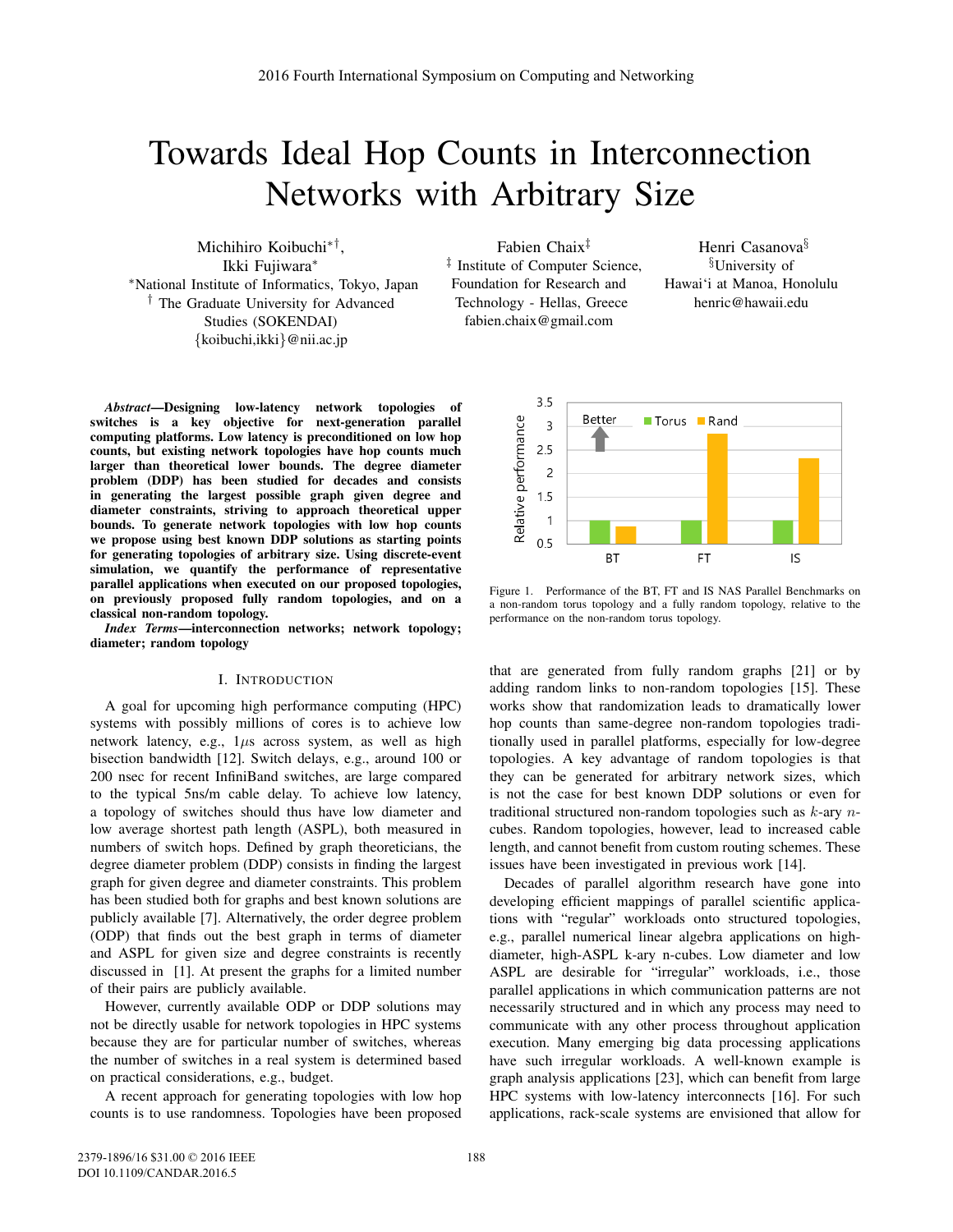a few hundreds nanoseconds latency across 100,000 cores in a single cabinet [8]. Finally, some traditional compute-intensive applications (e.g., in the field of weather prediction [16]) have also become data-intensive and exhibit irregular or all-to-all communication patterns.

One interesting question is: how do different HPC applications fare on interconnects with random network topologies? Figure 1 shows simulation results for the BT (Block Tridiagonal), FT (Fourier Transform) and IS (Integer Sort) NAS Parallel Benchmarks (NPB) [22] for a non-random torus topology and a fully random topology, both with degree  $d=8$ and  $n=256$  switches. These results are obtained with the SIM-GRID discrete-event simulator [20] (details of the experimental methodology are given in Section IV). The BT benchmark experiences a 13% performance decrease when comparing its execution on the random topology to that on the nonrandom torus. This is because BT relies mostly on neighborto-neighbor communications. By contrast, a random topology can provide significant advantage to applications that use (allto-all) collective communications. This is the case for FT and IS, for which the results in Figure 1 show a 231% and 132% performance increase on the random topology, respectively. A random topology also provides performance advantages for application with irregular communication patterns.

Although randomly generated topology graphs achieve low hop counts, there is still room for improvement. For a degree  $d$  and a network size  $n$ , a lower bound for the diameter for a graph is computed as the lowest value  $k$  such that  $1 + d \sum_{i=0}^{k-1} (d-1)^i \geq n$ . A lower bound on the ASPL is<br>computed in a similar manner but weighting each term by computed in a similar manner, but weighting each term by path length and averaging over  $n$ . Let us consider an example with  $n=1,024$  and  $d=35$ . Results presented later in this paper show that a fully random graph has a diameter of 3 and an ASPL of 2.25, while the diameter lower bound is 2 and the ASPL lower bound is 1.97. It turns out that the best known DDP solution with diameter 2 for this degree is a network with  $n = 1,058$  vertices. This graph has an ASPL of 1.97.

Our objective is to generate network topologies of arbitrary size with hop counts close to the theoretical bounds, or at least closer than that of previously proposed fully random topologies. Our approach is to use best known DDP solutions as starting points to which vertices and edges are added/removed to achieve a desired topology size. More specifically, our contributions are:

- We propose a simple heuristic to build graphs with arbitrary numbers of vertices based on best known DDP solutions. We demonstrate that the topologies generated by this approach lead to lower hop counts than random topologies generated using previously proposed methods. (Section III)
- We evaluate our proposed topologies and competing topologies (both random and non-random) for actual HPC applications using a discrete-event simulator. We find that topologies with low diameter and ASPL, i.e., the topologies proposed in this work lead to significant application performance gains when applications use collective all-

to-all or irregular communications. (Section IV)

- We discuss practical concerns for topology deployment, demonstrating that the topologies generated by our approach do not exhibit significant increases in average cable length, cost and power consumption when compared to same-degree previously proposed fully random topologies (Section V).
- We demonstrate that our heuristic, albeit simple, provides graph with low hop counts and that is it likely difficult to design better heuristics. (Section VI)

Other sections in this paper are as follows. Section II reviews background information and related work. Section VII concludes with a summary of our findings.

## II. BACKGROUND AND RELATED WORK

Low-degree torus topologies are used commonly in supercomputers: 6 of the top 10 systems on the June 2015 Top500 list use torus networks. Supercomputers historically use lowdegree  $k$ -ary *n*-cube network topologies. 2 of the top 10 systems use a high-degree fat-tree topology, and the remaining 2 use the high-degree Dragonfly topology [13].

The topologies proposed in this work are competitors to both these low-degree and high-degree topologies. Our topologies are "flat" and "irregular" so as to achieve low hop counts and high bisection even at low degree. An advantage of existing topologies with deterministic and regular structures is that the routing scheme can exploit the structure. Instead, our proposed topologies lack structure due to randomness. As a result, they require the use of routing/forwarding tables at each switch or source routing. Note that this is the approach used in InfiniBand and Ethernet, two technologies that are routinely used today in large-scale systems (e.g., in 81.2% of systems on the June 2015 Top500 list).

Because random graphs are known to achieve low diameters [5], several authors have recently proposed the use of random network topologies to achieve lower hop counts without necessarily using a high degree [15], [21]. Besides low hop counts, two related advantages of random topologies are that they can be generated for arbitrary numbers of switches and can be easily expanded to larger numbers of switches because they are unstructured [21]. The first advantage is important because there is an increasing trend for supercomputers to be designed for various network sizes. Recently proposed cablegeometric and floorplan designs can be combined to deploy network topologies with arbitrary numbers of switches [10], [13]. The second advantage is important because many datacenters and supercomputers are incrementally expanded year after year (depending on evolving resource demands and budget considerations) [21]. In this work we also advocate for using randomness, but we propose a novel topology generation method that achieves hop counts even lower that than of previously proposed fully random topologies.

On high-radix networks, DDP solutions can be used for reducing diameter, such as the SlimFly topology [4]. The SlimFly topology uses MMS graphs [17], which have diameter  $k = 2$  and are known good solutions to the DDP. As a result,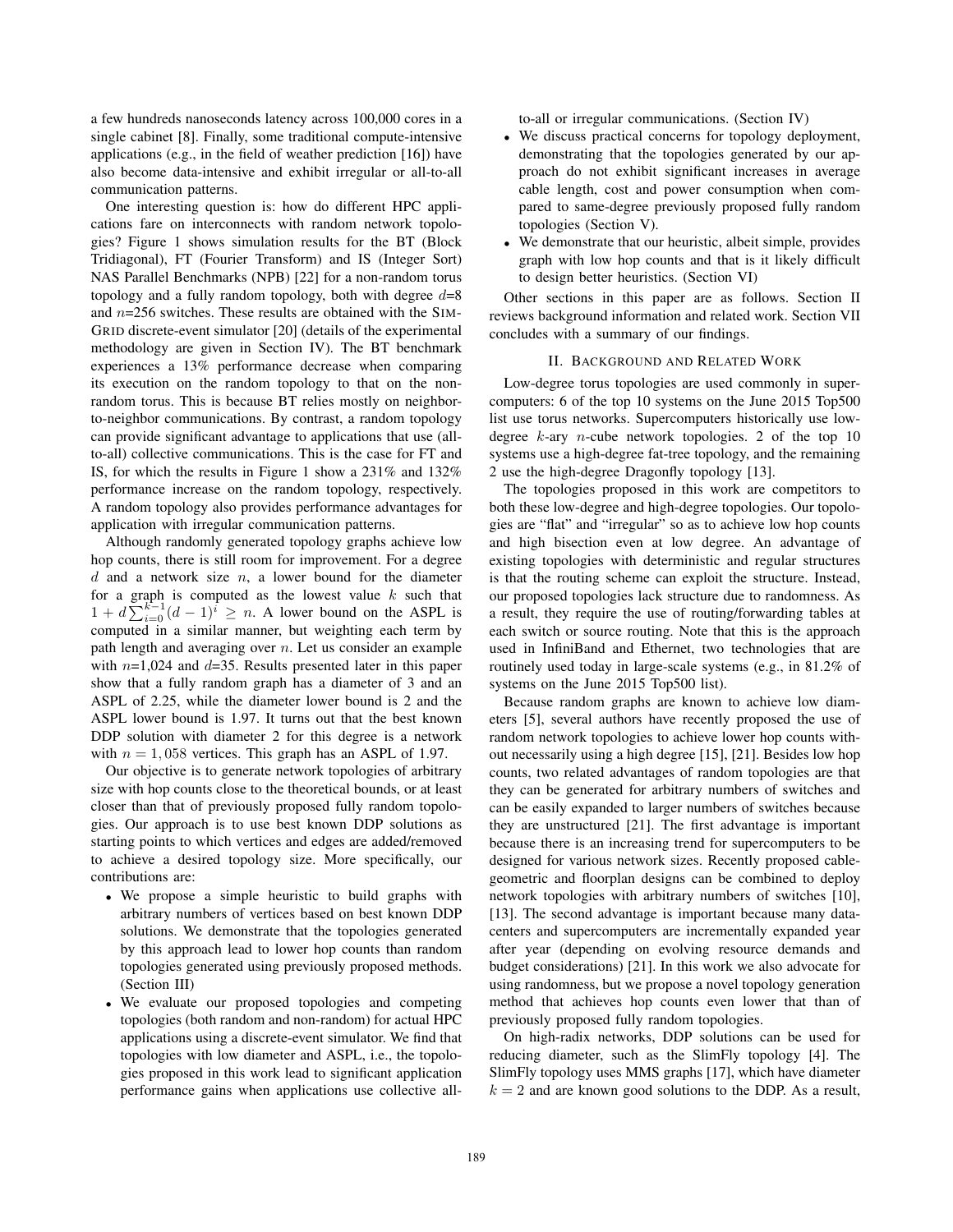the SlimFly topology can only be constructed for particular numbers of switches, e.g., n=98, 242, 338, 578, 722, 1058, 1682, 1922, 2738 and 5618, for particular degrees d=11, 17, 19, 25, 29, 35, 43, 47, 55 and 79. Instead, in this work we propose generating topologies with arbitrary numbers of switches, using a good DDP solution as a starting point. Our work thus can be complementary to that in [4] since we can use SlimFly topologies as starting points.

# III. BUILDING RANDOM GRAPHS FROM KNOWN LOW-DIAMETER GRAPHS

Given a graph with degree  $d$  and diameter  $k$ , the number of vertices in the graph is at most  $1 + d \sum_{i=0}^{k-1} (d-1)^i$  and  $\sum_{i=0}^{k} d^i$  for graphs, respectively, which is termed the Moore  $\sum_{i=0}^{k} d^{i}$  for graphs, respectively, which is termed the Moore<br>bound. Besearchers have attempted to find solutions to the bound. Researchers have attempted to find solutions to the DDP with numbers of vertices that approach the Moore bound. Only a few graphs are known that achieve this bound and are thus optimal solutions to the DDP [18]. Our goal is to generate graphs for arbitrary numbers of vertices while using known DDP solutions as starting points.

## *A. Graph Generation Heuristic*

We wish to construct a graph with  $n'$  vertices where each vertex has degree d. Let the graph  $G = (V, E)$  be a solution of the DDP with maximum degree  $d$ , diameter  $k$ , and  $n$  vertices. If  $n = n'$  we simply return G. If  $n' > n$  we *augment* G with  $n' - n$  additional vertices. Conversely, if  $n' < n$  we *reduce* G by  $n - n'$  vertices. Algorithm 1 shows the pseudo-code for AUGMENT and REDUCE functions. Each function is called  $|n - n'|$  times and uses a simple heuristic. AUGMENT adds a vertex, new, to V (line 2). It then iterates over all vertices in V with degree  $\langle d \rangle$  and at each iteration adds an edge between one such vertex and new. It returns at once when new has degree d (lines 4-7). Otherwise it removes a random edge from  $E$  (line 8) and repeats. REDUCE simply removes a random vertex, ensuring that the graph is not partitioned.

| <b>Algorithm 1 Pseudo-code for AUGMENT and REDUCE</b> |                                                 |  |
|-------------------------------------------------------|-------------------------------------------------|--|
|                                                       | 1: <b>procedure</b> AUGMENT(V, E, d)            |  |
| 2:                                                    | $V \leftarrow V \cup \{new\}$                   |  |
| 3:                                                    | while true do                                   |  |
| 4:                                                    | for $v \in V - \{new\}$ with $degree(v) < d$ do |  |
| 5:                                                    | $E \leftarrow E \cup (v, new)$                  |  |
| 6:                                                    | if $degree(new) == d$ then                      |  |
| 7:                                                    | return $(V, E)$                                 |  |
| 8:                                                    | $E \leftarrow E - \{randomElement(E)\}\$        |  |
|                                                       | 9: <b>procedure</b> REDUCE(V, E, d)             |  |
| 10:                                                   | while true -do                                  |  |
| 11:                                                   | $v \leftarrow randomElement(V)$                 |  |
| 12:                                                   | $V' \leftarrow V - \{v\}$                       |  |
| 13:                                                   | $E' \leftarrow E - \{(x, y) v \in \{x, y\}\}\$  |  |
| 14:                                                   | if connected( $V', E'$ ) then                   |  |
| 15:                                                   | return $(V', E')$                               |  |
|                                                       |                                                 |  |

Once a graph has been augmented/reduced it is possible that some vertices have degree  $d$  (e.g., because the original graph G may have such vertices, because of edge and vertex removals). We post-process all our augmented/reduced graphs by randomly adding edges between vertices with degree  $< d$ until no longer possible. The rationale is that HPC network topologies are typically regular graphs in which all vertices have the same degree. Furthermore, this postprocessing allows for fair comparisons between the graphs that we generate as they all have almost the same number of edges (and thus the networks would use almost the same number of links).

Given a desired number of vertices  $n'$ , we select the best known DDP solutions with the smallest  $n_{\text{high}} \geq n'$  and the largest  $n_{\text{low}} \leq n'$  number of vertices. In other words, these are the two best known DDP solutions with numbers of vertices the two best known DDP solutions with numbers of vertices the closest to  $n'$  above and below. In some cases only a single such DDP solution exists (i.e., when  $n'$  is smaller or larger than the number of vertices in any best known DDP solution). We then augment/reduce each of these solutions with the above heuristics so as to obtain graphs with  $n'$  vertices, and we pick the graph that achieves the lowest diameter, breaking ties based on the ASPL. We term a graph generated by this approach a Modified DDP (MDDP) Solution. In this paper, all topology graphs that have a random component are generated with 10 trials, selecting the trial that has the lowest diameter, breaking ties based on the ASPL (the study in [15] shows that a small number of trials is sufficient).

## *B. Evaluation for Graphs*

*1) Hop count:* A key question we want to answer is whether our approach produces graphs with low hop counts, and in particular hop counts lower than that of previously proposed fully random graphs. In particular, we wish to determine how the hop count gap between best known DDP solutions and our augmented/reduced graphs evolves as their size differences  $(|n - n'|)$  increase. The two relevant metrics for hop counts are diameter and ASPL.

In terms of diameter, expectedly we find that our approach does not provide improvements over best known DDP solutions. In other terms, augmenting a best known DDP solution always raises the diameter. Otherwise, our approach would have generated new best known DDP solutions. Comparing our approach to fully random graphs, we find that our approach can provide lower diameter in a neighborhood of best known DDP solutions. However, these improvements occur mostly for very low degree  $d = 3$ . For degree  $d = 6$ , these improvements occur only rarely, and for higher degrees they are simply never observed in our experiments. We conclude that our approach is likely not effective for improving topology diameter in practical settings.

While the diameter is an important metric, reducing the ASPL can have a large impact on application performance even if the diameter is not reduced (see results in Section IV). Figure 2 shows ASPL (in hops) vs. network size for (i) the Moore bound (Ideal); (ii) best known DDP solutions (DDP); (iii) fully random graphs (Random); and (iv) graphs generated using our proposed approach (MDDP). Only a few points are shown for DDP since these graphs are designed to have the largest size rather than to have the lowest diameter for a given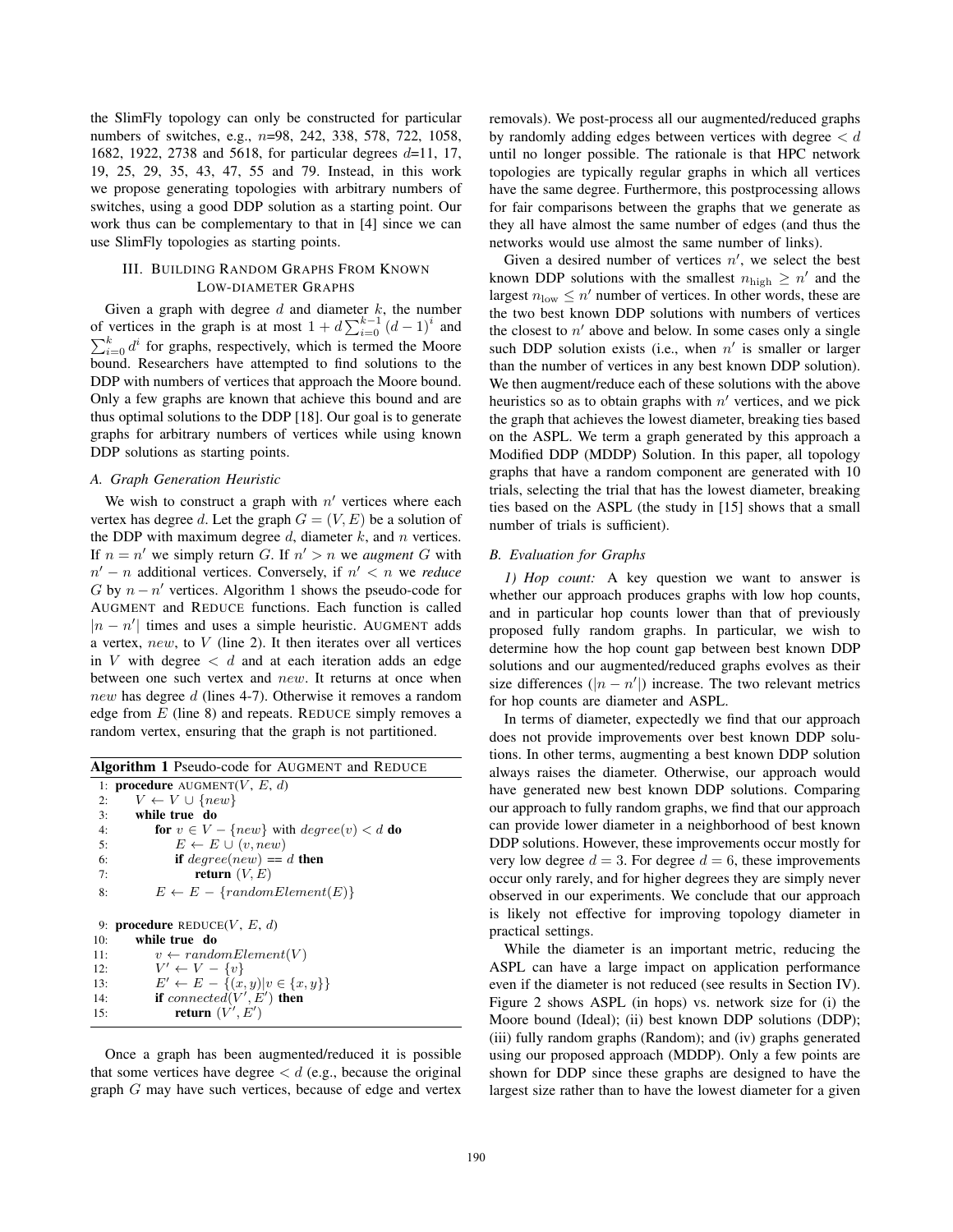

Figure 2. ASPL vs. network size for fully random graphs (Random), best known DDP solutions (DDP Solution), our proposed graphs (MDDP), and Moore bounds (Ideal). Results shown for various  $d$  values.

graph size. Graphs with similar diameter but with smaller size exist but are not best known DDP solutions.

The left part of Figure 2 shows results for low degrees  $(d = 3, 4, 6, 8)$ . As expected, DDP is relatively close to Ideal and MDDP and Random have higher ASPL. MDDP achieves lower ASPL than Random in the neighborhoods of DDP points. In other words, if one wishes to generate a graph with a size close to that of a best known DDP solution, then our approach is preferable to fully random graphs. When the desired graph size if far from that of best known DDP solutions, our approach leads to ASPL never larger than that of Random.

The right part of Figure 2 shows results for high degrees  $(d = 17, 23, 25, 35, 43, 47)$ . For these results we pick best known DDP solutions with diameter 2, i.e., the MMS graphs used by the recently proposed SlimFly topology [4]. For comparison purposes, we also show data points for two Dragonfly topology configurations [13]  $(d = 17, 23)$ . The observations are the same as for the low-degree results. Because MMS graphs are very close to the Moore bound, our approach leads to better relative improvement over Random. For instance, consider degree  $d = 25$  for which the MMS graph has 578 vertices. Considering graphs with sizes within 10% of that size, MDDP leads to a 11% average relative improvement over Random. The Dragonfly topology has markedly higher ASPL than our other considered topologies, but a direct comparison is difficult since its graph is larger for a given degree. For instance, Dragonfly with degree  $d = 17$  has 876 vertices and an ASPL of 2.81, while for the same number of vertices our approach has degree  $d = 25$  and ASPL of 2.43, i.e., 13% lower. Whether this degree increase is worth the ASPL decrease depends on practical (e.g., budget) considerations. In this work we aim for low hop counts, closer to the Moore bound than that of previously proposed random topologies for a given degree.

We conclude that although our approach does not typically retain the low diameter of best known DDP solutions, it is able to produce graphs with ASPL lower than that of fully random graphs for both low and high degrees. ASPL



Figure 3. Minimum number of edges between any two same-size subgraphs vs. number of subgraphs for 1,024-vertex graphs.

degrades gracefully as the difference in network size with a best known DDP solution  $(|n - n'|)$  increases, eventually leading to ASPL similar to that of fully random graphs. Although these reductions in ASPL may seem modest (a few percent or on the order a few tenth of a hop), discrete event simulation experiments show that they can lead to substantial application performance increases (see Section IV).

*2) Bisection:* An important characteristic of a network topology is its bisection. The bisection is the minimum number of edges that connect two same-size subgraphs, which together form a partition of the graph. It is an important metric because it correlates to the achievable bisection bandwidth that would affect the performance of collective communication through the entire network. Bisection is typically computed using  $p = 2$  subgraphs. For generality we compute the minimum number of inter-subgraph edges for all subgraph pairs among  $p \geq 2$  same-size subgraphs. We perform this computation using METIS, which uses an efficient multi-level iterative approach [2]. We present results for low-degree scenarios. The topologies used as starting points by our approach in high-degree scenarios, i.e., MMS graphs, already achieve high network bisection [4].

Figure 3(a) shows the minimum number of inter-subgraph edges vs. p, for graphs with  $n = 1,024$  vertices and degree  $d = 8$ . Results are presented for fully random graphs, our proposed graphs, and non-random 4-D torus graphs. As expected, random graphs achieve much higher minimum number of edges than the 4-D torus. We also see that our approach leads to a small improvement over fully random graphs. Note that in our experiments we have never seen a decrease in bisection due to random shortcutting, which likely indicates that such reduction happens with low probability. As a result, in practice one can generate a graph with desirable high bisection by invoking our graph augmenting or reducing procedure once, or perhaps just a few times.

# IV. PARALLEL APPLICATION PERFORMANCE EVALUATION

While hop count and bisection, which relate to network latency and throughput, are important for evaluating and comparing network topologies, the ultimate metric is application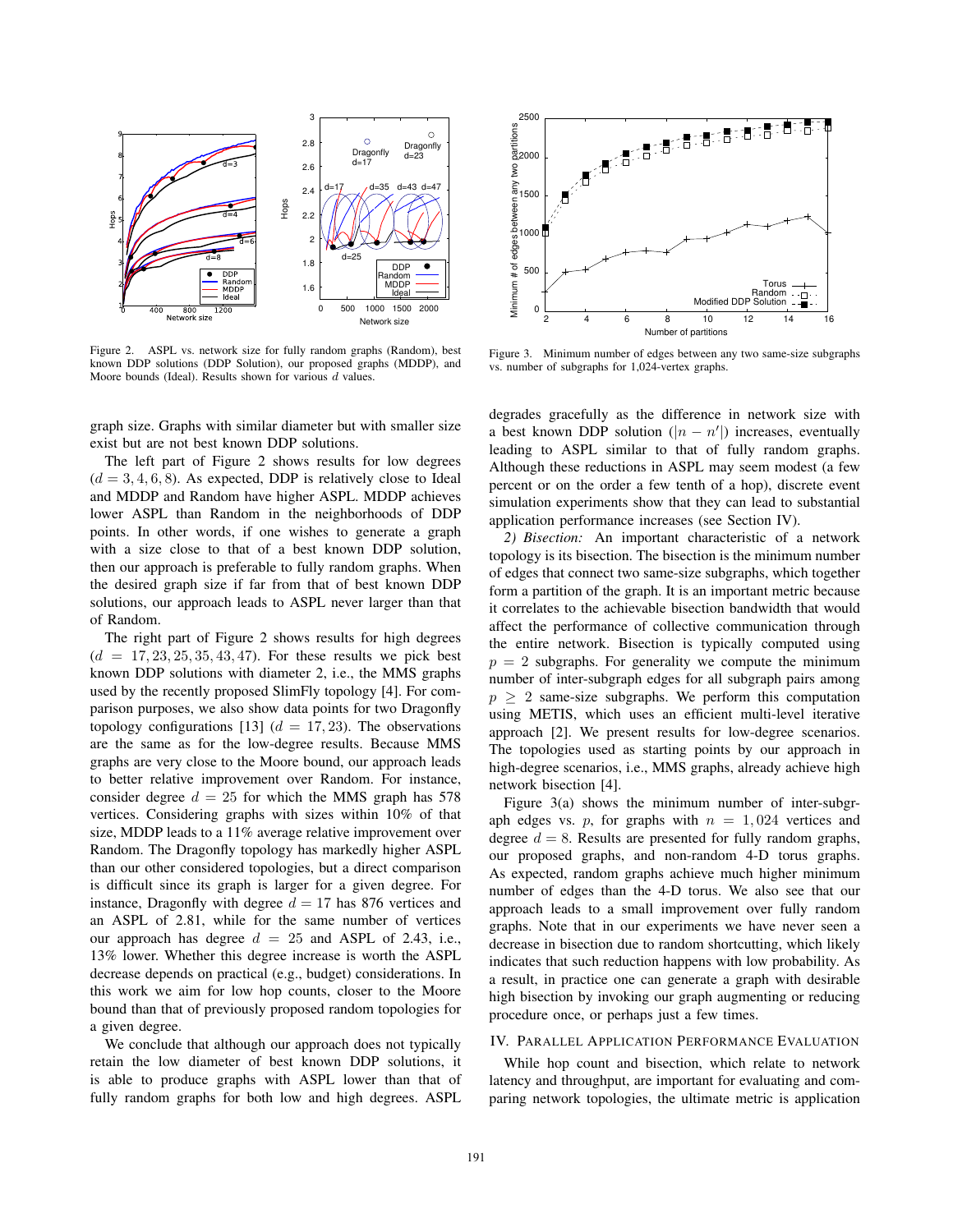performance. In this section we use discrete-event simulation to evaluate the performance of parallel applications and benchmarks when executed on our proposed topologies and previously proposed topologies.

# *A. Methodology*

We use the SIMGRID simulation framework (v3.12) [20]. SIMGRID implements validated simulation models, is scalable, and makes it possible to simulate the execution of unmodified parallel applications that use the Message Passing Interface (MPI) [6]. We consider 2 case studies for different degrees, as described in Table 1 (which indicates ASPL and bisection values for the topologies in each case study).

Table 1. Case studies for simulation experiments (d: switch degree, 256 switches). For each graph we indicate its ASPL (in hops) and bisection (in number of edges).

|              | Case 1 $(d=8)$ | Case 2 $(d=17)$ |
|--------------|----------------|-----------------|
|              | ASPL Bis       | ASPL Bis        |
| <b>Torus</b> | 4.02<br>-128   |                 |
| Rand         | 2.89<br>264    | 2.23<br>753     |
| <b>MDDP</b>  | 2.75 310       | 726<br>2.03     |

For all MDDP topologies we use a shortest path routing scheme, i.e. Dijkstra's algorithm. To avoid deadlocks between paths, topology-agnostic virtual-channel transition routing is a well-studied approach for irregular bi-directional networks [9]. Each switch has a 100 nsec delay. Switches and hosts are interconnected together via links with 40 Gbps bandwidth. Each host has 100 GFlops. We configure SIMGRID to utilize its built-in version of the MVAPICH2 implementation of MPI collective communications [3].

We simulate the execution of the NAS Parallel Benchmarks (version 3.3.1, MPI versions) [22] (Class B for BT, CG, DT, LU, MG and SP, and Class A for FT and IS benchmarks), the matrix multiplication example provided in the SIMGRID distribution (MM), and the Graph500 benchmark (version 2.1.4) [23].

#### *B. Evaluation Results*

Figures 4 and 5 show normalized performance results for each benchmark for fully random topologies and our proposed topologies, normalized to the performance of the torus topology.

As expected, the network topology can have a large influence on application performance. Random and MDDP outperform the torus topology for those applications that rely on collective communication patterns (FT, IS and MM). On average, considering all experiments in the case study 1, when MDDP, resp. Random, improves over the torus topology, the improvement is 77%, resp. 79%. In case study 2 (Figure 5), for which the torus is not considered, MDDP is never outperformed by Random and outperforms it by 22% on average.

Overall, we find that our approach leads to higher application performance than the previously proposed fully random topology in almost all our experiments. When a non-random



Figure 4. Case 1  $(d=8)$  results.



Figure 5. Case 2  $(d=17)$  results.

topology (i.e., torus) is preferred, then our proposed topology leads to a lower performance degradation than the previously proposed fully random topology. Conversely, when a random topology is preferred, then our proposed topology leads to better performance than the previously proposed fully random topology.

# V. TOPOLOGY CABLING

Practical concerns for a (large) network topology include cabling complexity and cable length. The 1st-generation Earth simulator supercomputer implemented a full-crossbar network using about 100,000 "fat" electric cables whose aggregate length reached 2,400km. This instance demonstrates that it is possible to deploy production systems with high complexity and high aggregate cable length. However, in general low complexity and length are desirable. Two other important practical concerns are topology cost and network power consumption. In this section we compare various topologies quantitatively from the cabling point of view when deployed in cabinets in a machine room. We first discuss cabling complexity qualitatively. We then estimate cable length, topology cost and network power consumption using the technology model used in [4].

#### *A. Cabling Complexity*

One difficulty with our proposed topologies is that the cabling complexity increases because of the lack of topology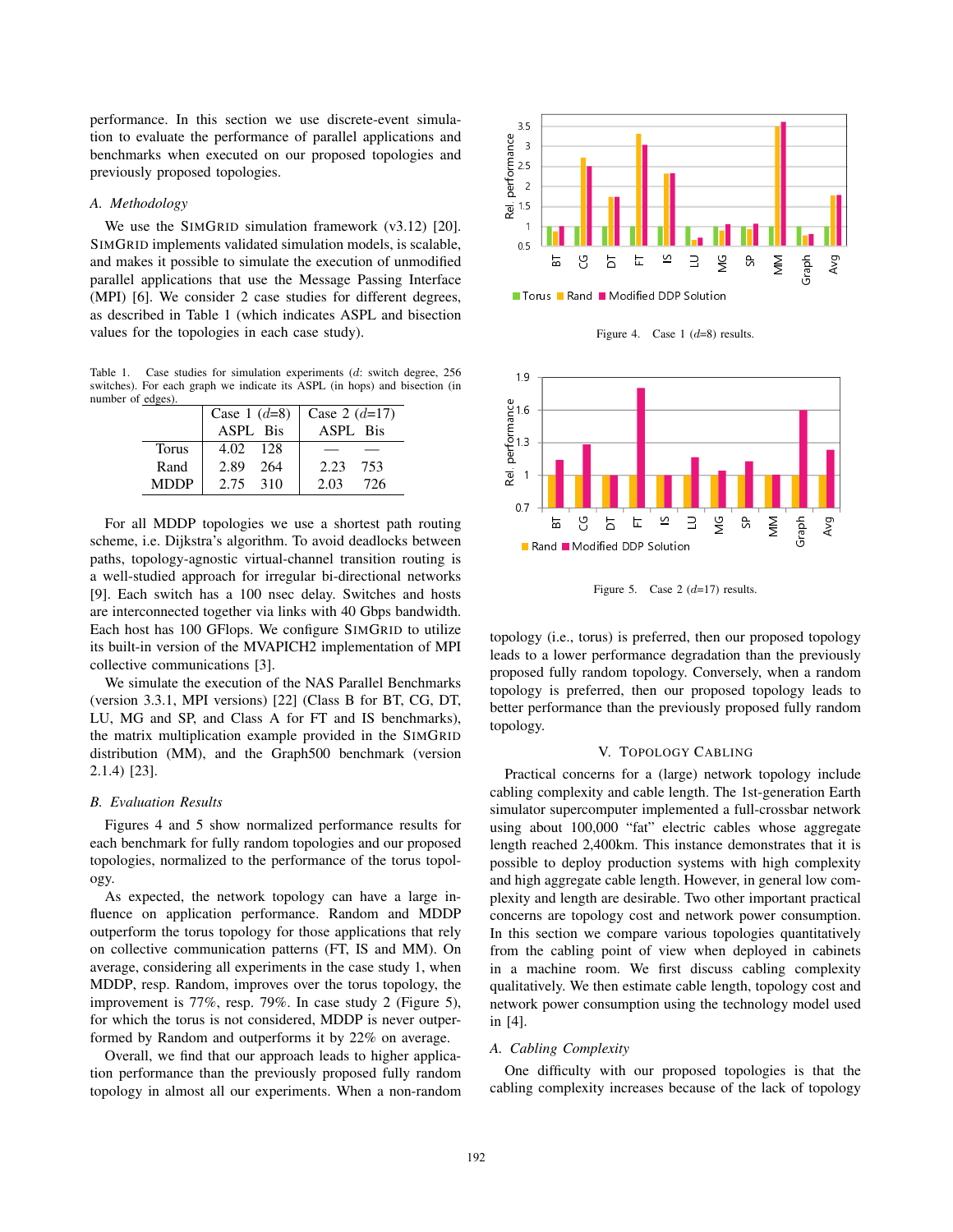

Figure 6. Average cable length (a), cost (b) and power (c) vs. network size for fully random graphs (Random), best known DDP solutions (DDP Solution), and our proposed graphs (MDDP).

structure. Note that the inter-cabinet cabling medium is optical, meaning that cables are "thin", while the intra-cabinet cabling medium may be electric, meaning that cables are "fat" as their bandwidth becomes large. Thinner optical cables can enable higher cabling density and can relax cable bending constraints. These two factors could mitigate the impact of our proposed network topology on cabling complexity.

One advantage of our proposed topology in terms of cabling complexity is that in the case of mis-cabling (human error) or even link failure, a topology-agnostic routing scheme can easily recover connectivity via path updates [9], [15]. This is because in random topologies there are many paths with low hop counts between each source-destination pair. Allowing approximate cabling may drastically shortens the installation time of supercomputers and datacenters.

#### *B. Cable Length, Cost and Power*

We assume a physical floorplan sufficiently large to align all cabinets on a 2-D grid. Formally, assuming  $m$  cabinets, the number of cabinet rows is  $q = \lceil \sqrt{m} \rceil$  and the number of cabinets per row is  $p = \lceil m/q \rceil$ . We assume that each cabinet is 0.6m wide and 2.1m deep including space for the aisle. The distance between the cabinets is computed using the Manhattan distance. We estimate cable length, cost and power as in [4].

Figure 6(a) shows the average cable length of inter-switch cables. The DDP solution for  $d = 29$  is the MMS graph used by the SlimFly topology. As expected, the torus topology has cable length several factors lower than that of all the other topologies. For a given degree all these other topologies have roughly the same average cable length. We conclude that although cable length is an important factor for choosing a topology, it is not a discriminating criterion for the topologies considered in this work.

Figure 6(b) shows network cost vs. network size for for degree  $d = 8$  and  $d = 29$ . Switch degree strongly impacts the cost, whereas the cable length, whose medium is electric or optical, is not a dominant cost factor. Similar trends are obtained when using other cost models [19]. Figures 6(c) shows network power consumption vs. network size for degree  $d = 8$  and  $d = 29$ . Overall, these results show that, for a given degree, all our considered topologies have similar cost and power consumption. Note that Dragonfly would have a similar curve to that of the MDDP and 4-D torus, as long as the degree and network sizes are the same.

Given the results in this section, we conclude that our proposed topology design has similar cable length, cost and power consumption when compared to previously proposed fully random graphs. This is perhaps not surprising, although it was conceivable that using best known DDP solutions as a starting point could have unexpected effects on these metrics when compared to fully random topologies.

# VI. TOWARD BETTER AUGMENTED/REDUCED GRAPHS

The graph generation heuristics described in Section III are very simple, and in this section we explore whether better heuristics could be designed.

To assess the quality of our MDDP graphs, we compute all possible graphs for given degree and number of vertices using Graphillion [11]. For  $d=4$  and  $n=10$ , there are 66,462,480 possible graphs and the lowest ASPL among these graphs is 1.56 hops. Our approach produces this same graph. For  $d=4$ and  $n=14$ , the ASPL of the best graph is 1.69 hops, whereas our approach produces a graph with an ASPL of 1.71 hops. In both cases, the fully random graphs that we have generated have higher ASPL. This exploratory study, which can only be conducted for low  $n$ , shows that our heuristics, albeit simple, can produce graphs with low hop counts.

For large  $n$  vales, for all MDDP graphs considered in this work we perform a brute-force random local search to improve hop counts. Considering two edges  $(a, b)$  and  $(c, d)$ , where a,  $b, c,$  and  $d$  are distinct vertices, we delete these edges and add two new edges:  $(a, d)$  and  $(c, b)$ . We repeat this operation for batches of edges until no more improvements in hop counts are observed. For best known DDP solutions, improvements with this method are unlikely and in fact do not occur in our experiments. Occasional ASPL improvements can be achieved for some graphs, e.g., fully random graphs. However, we essentially see no improvements for our MDDP graphs. Although no strong conclusions can be drawn, these results indicate that it may not be straightforward to design better heuristics to augment or reduce best known DDP solutions.